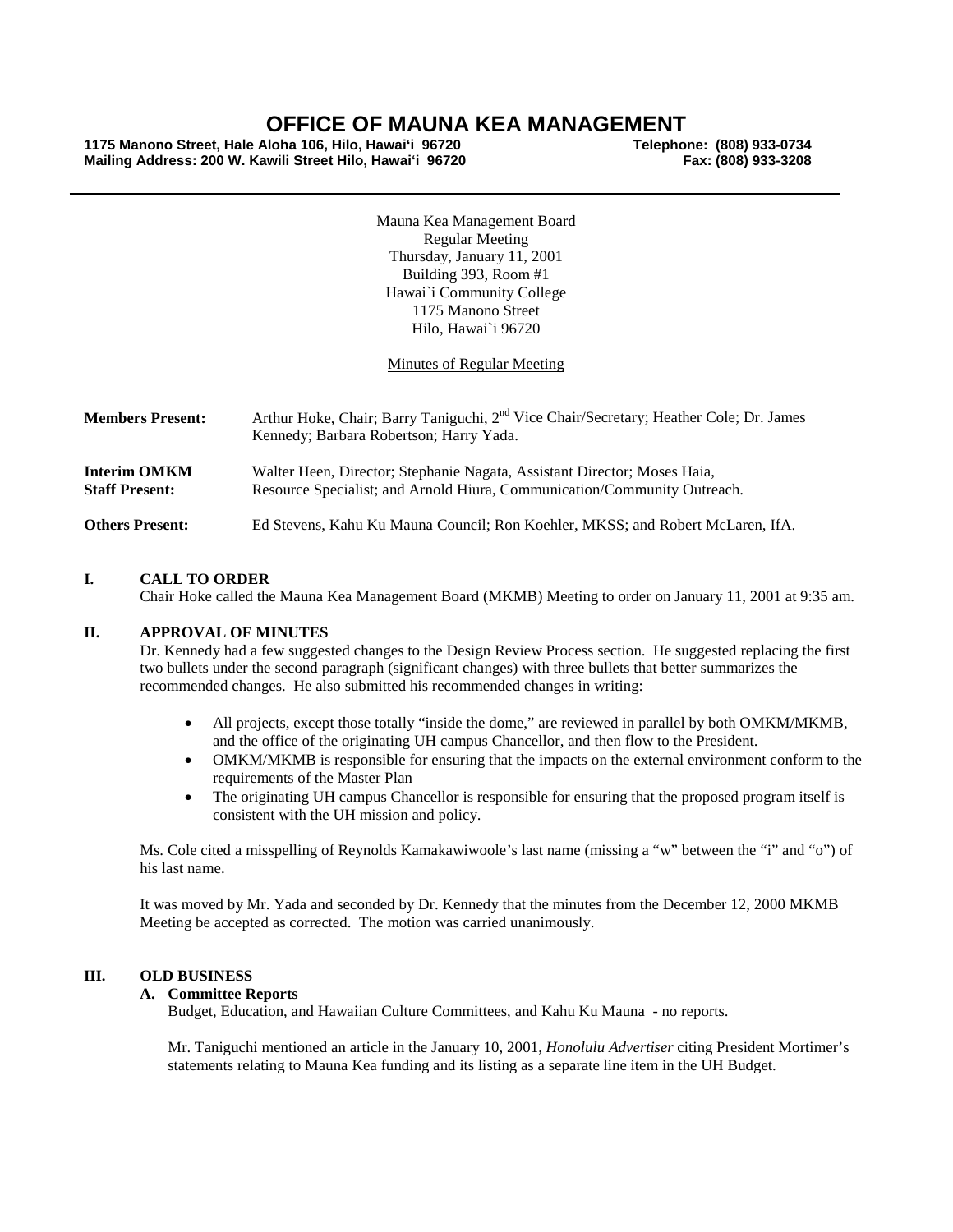Even though UH has been granted autonomy, it still depends heavily on the Legislature for funding. MKMB/OMKM and the University will need to lobby the Legislature to fund the University's requested budget (rather than the Governor's smaller budget request). The Legislature funds the University in a lump sum manner but allocation of those funds is determined by the President and the Board of Regents. President Mortimer indicated that including the Mauna Kea funding request under his office would provide greater assurance that Mauna Kea will be funded.

**Environment Committee**. Ms. Cole reported the Group held its first meeting on December 12, 2000. Present were: Heather Cole, Rob Pacheco, Bill Stormont, Jim Juvik, Julie Williams, Reginald David, Hannah Springer, Jim Kauahikaua, and Debbie Ward's representative, Nelson Ho.

The meeting was basically an orientation meeting, to get to know one another and get members' thoughts on the issues. Several issues and concerns were discussed including human activities, impact of astronomy activity, and access. A number of ideas were suggested, including monitoring, restoration, and assessment programs, and the development of a mechanism for responding to proposals relating to the mountain. There was also discussion relating to the establishment of limits of acceptable change.

Ms. Cole reassured Board members that individuals representing some of the more vocal environmental groups were represented in the Group.

The next Environment Group meeting will be held on January 22, 2001.

**Public Safety and Conduct Committee.** The group held its second meeting on January 5, 2001. Present were Rob Pacheco, Arthur Hoke, Harry Yada, Doug Lentz (Hawaii Volcanoes National Park); Ron Koehler (MKSS).

It was agreed to keep the group size to six, including a representative from either DLNR's Forestry and Wildlife or Resource Enforcement Divisions.

The group reviewed the first draft of the rules for cultural and natural resource management and protection. Suggested changes will be submitted to Moses Haia for incorporation into the next draft rules. The group set a goal of submitting a final draft to the Board by the end of March 2001.

## **B. Staff Report**

#### Winter Solstice, December 21, 2000

Ms. Nagata, Mr. Haia and Mr. Hiura participated in the Winter Solstice ceremony. They reported it was a very positive experience. Members of the Royal Order were on hand providing ceremonial chants. Anyone wanting to offer a ho`okupu on Pu`u Wekiu were welcome.

#### Meeting with Hawaii County Prosecutor, Jay Kimura

Director Heen and Ms. Nagata met with Jay Kimura on January 5, 2001 on the matter of the November 2000 laser incident. Mr. Kimura agreed that misdemeanor and/or felony charges could be brought against the individuals involved, however, due to the length of time that has passed since the incident, it would be best to let sanctions brought by the Royal Order against two of its members who participated in the incident, stand.

Civil penalties can also be filed by individual observatories, but observatories must assess the extent of damages. Dr. Kennedy indicated it costs about \$3,000/hour to operate some of the larger telescope facilities.

The Office will develop guidelines for the observatories to follow in the event other incidences occur in the future. Guidelines would include the type of information to record and what type of action to take. Fortunately, despite the lack of security on the mountain, to date there has not been any serious incidents.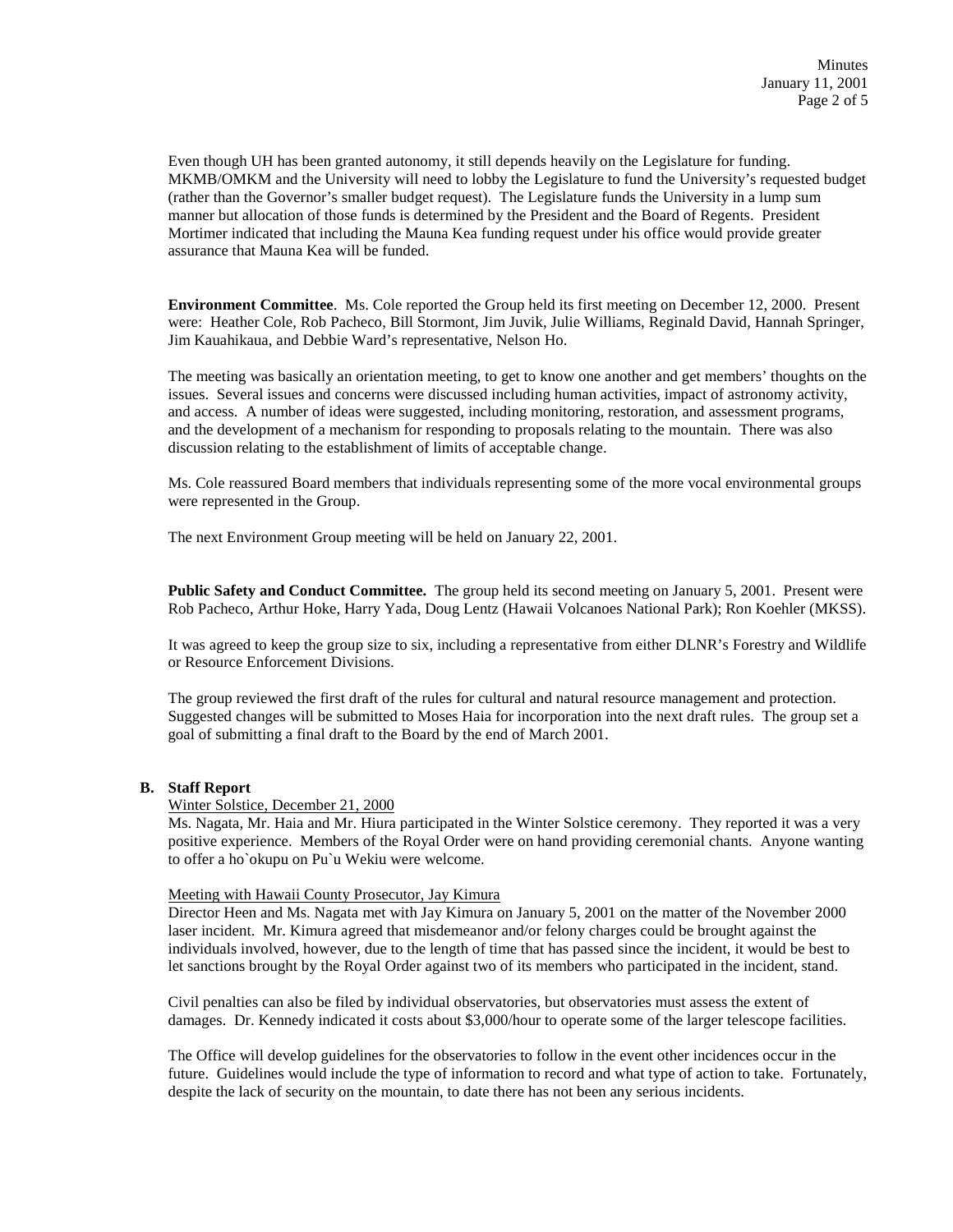# **IV. NEW BUSINESS**

# **A. Criteria for Determining Project Classification**

Since the Master Plan did not specifically delineate criteria for determining a project's classification, Staff drafted a preliminary list of items that should be considered:

- 1) Nature of project
	- a. Scientific
	- b. Internal construction
	- c. External construction
- 2) Impact on:
	- a. Environment
	- b. Cultural resources
	- c. Other observatories
	- d. Public access

# **B. Underground Storage Tank Removal Project Status Classification**

Director Heen stated that analysis and review of the project based on the above criteria, staff is recommending minor project classification. OMKM will submit a memo stating OMKM's recommendation to the Chancellor, who if she concurs, will forward the recommendation to the President. If the President concurs, it will start the design review process during which, if necessary, conditions could be imposed. Director Heen also stated that one member of MKMB should be prepared to serve on the review committee.

Mr. Koehler provided a brief background and history of the storage tank. No leaks were discovered during a tightness test and, although all remaining diesel has been emptied from the tank, a vapor flammability risk appears low.

Mr. Yada asked if Mr. Koehler looked into whether a CDUA permit was required, a matter Mr. Yada specifically noted in his correspondence with the Oahu Office. Mr. Koehler stated he did not look into this matter.

Concern was expressed if funding would be in jeopardy if the project was not completed by June due to a potential lengthy review and project approval process. This is the first project presented to the Board and the review process could take longer than anticipated. The Board was reminded that once the President makes a decision regarding the project classification, OMKM/MKMB and the Chancellor have a 30-day review window. Mr. Koehler was not certain about the funding situation, but stated this project was part of another tank removal project at the Manoa Campus, and therefore, may be constrained by a June deadline.

# **C. Wekiu Mitigation Plan Project Status Classification**

Dr. Robert McLaren reported receiving a draft assessment from the State Historic Preservation Division (SHPD). The draft essentially states it is a fundamentally good project but there is potential for adverse effects that can be mitigated if some precautions are written into the procedures. Four issues were mentioned:

- 1. Guarantee that the spreading of new cinder be restricted to previously disturbed areas except for a small, few inch margin area that will join up with existing undisturbed areas.
- 2. New cinder must match the color of existing cinder
- 3. SHPD agrees with having signs, but signs must be well done and not be an eyesore or objectionable. There needs to be careful control over the content, style and location of the signs.
- 4. Washing process of the cinder must not develop into or create an erosion or runoff problem.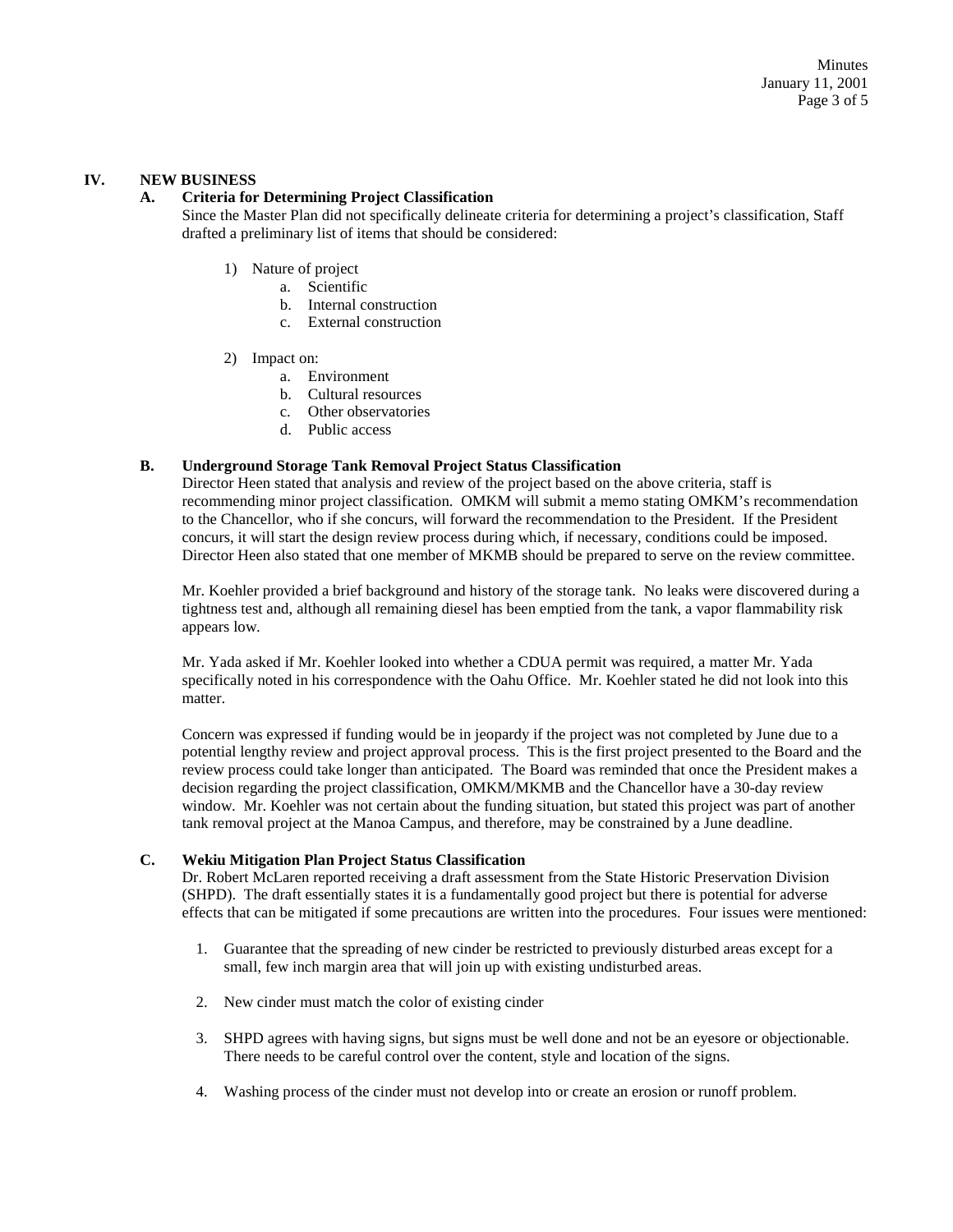SHPD recommended IfA provide an explanation of the need for Six E involvement, description of activity in the summit cinder cone complex (an historic property) and avoidance of impact on historic properties. SHPD also recommended explaining that the washing of cinder will occur away from the cinder cone complex, and although part of the historic district, will not impact the historic property. Dr. McLaren acknowledged affirmatively Dr. Kennedy's request for clarification regarding whether the washing process was to take place after the spreading of cinder and if so, the erosion issue would pertain to a remote location.

Dr. McLaren indicated IfA will revise the project description incorporating SHPD's recommendations and will resubmit the project description to SHPD for reconsideration. SHPD has indicated a Six E clearance would be given provided IfA can provide assurances that SHPD's issues and concerns are addressed. The entire process is expected to take 3-4 weeks. Dr. McLaren withdrew IfA's original proposal to the OMKM and indicated it will resubmit a revised proposal.

A concern was raised regarding the passing of the winter season, and it was understood the project required a winter season. Dr. McLaren indicated the project coordinators wanted to start this project before snow arrived (an important factor in the wekiu life cycle) and did not want to disturb snow-covered ground. The theory being the Wekiu relies on snow cover to capture its food that is blown up to the summit.

# **D. Laser Incident**

Dr. McLaren commented on the laser incident. Potential impact on scientific activities is an important issue but one must also be aware of health and safety issues as well. If someone were outside at night on the mountain with pupils dark-adapted and fully dilated and happened to become illuminated by a laser, it could do permanent or serious damage to a person's eyes. This type of incident would have far more serious consequences than losing observing time.

Director Heen indicated this matter should be referred to the Public Safety committee.

# **V. ANNOUNCEMENTS**

#### **A. Dr. Rolf-Peter Kudritzki's Presentation on Dark Matter**

Director Heen stated that staff and several members of the MKMB attended the January 5, 2001 presentation by Dr. Kudritzki on dark matter. Director Heen provided a short layman's interpretation of Dr. Kudritzki's talk.

## **B. Dedication of the IfA Building**

Dr. McLaren mentioned a dedication ceremony of the IfA building is scheduled for February 23, 2001, 11:00 a.m., and invited members of MKMB, OMKM and Kahu Ku Mauna. He requested addresses for Board and Kahu Mauna Council members.

#### **C. NASA Open House in February**

Mr. Stevens mentioned that NASA will be hosting open houses on February 5, 2001, 1:00 p.m. to 7:00 p.m. at the University of Hawaii at Hilo's Campus Center, and on February 7, 2001, 1:00 p.m. to 6:00 p.m. at the old Kona Airport. Mr. Stevens wanted to know if anyone knew what the real purpose was behind the open houses.

Dr. McLaren stated a delegation from NASA headquarters is coming in early February to meet with consulting parties for Section 106 as well as to meet with the MKMB. The open houses are informal, informational displays for the general public describing the outrigger project as well as NASA's activities in general

#### **D. Monthly Broadcast Featuring Perspectives on Hawaiian Culture**

Chair Hoke stated he has been asked to participate in a monthly recurring TV program to present a cultural viewpoint of what's happening on Mauna Kea. Each week will feature a different topic on Hawaiian culture. Chair Hoke explained he will be representing himself and the focus of his discussion will be on cultural